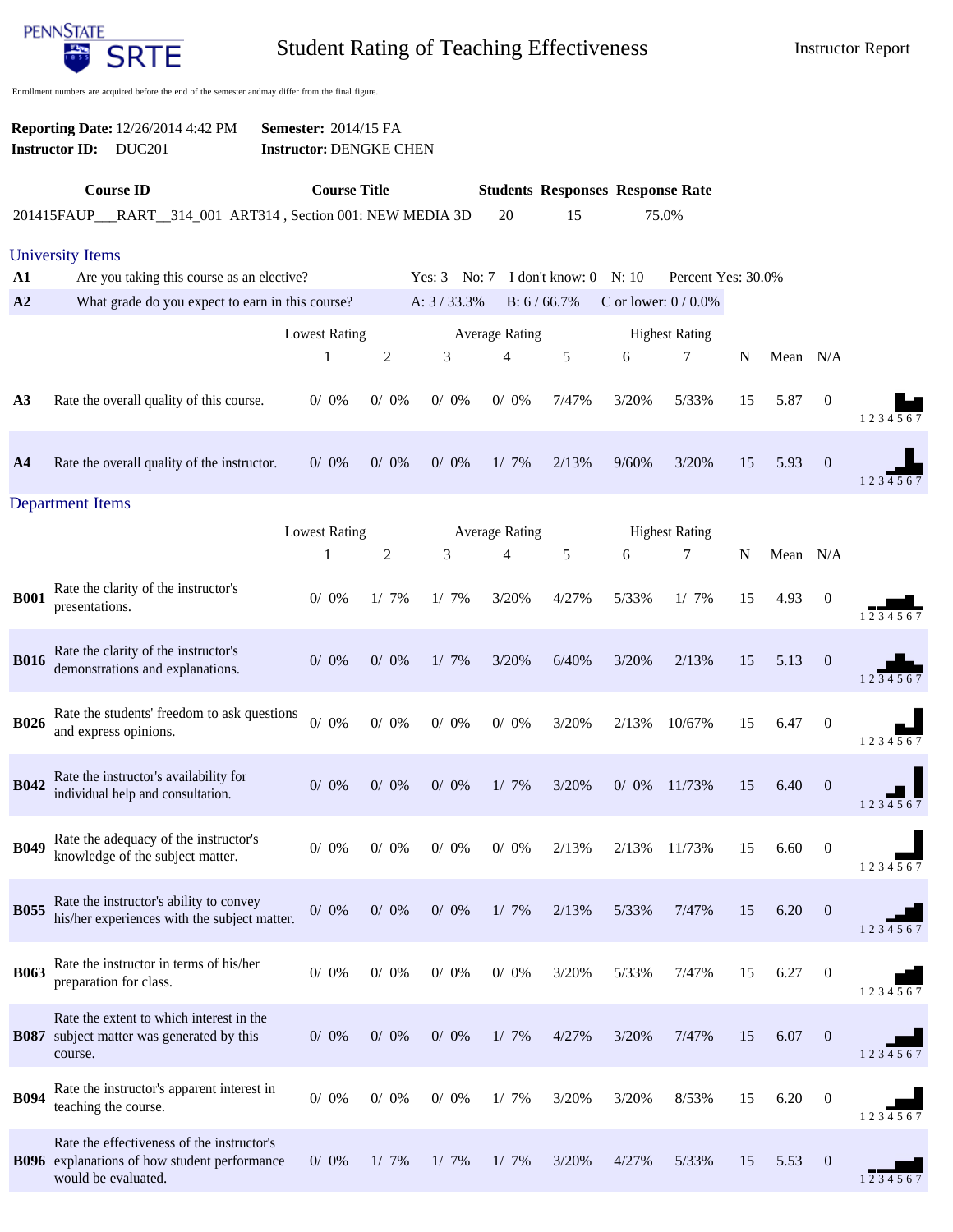| <b>B114</b> | Rate the instructor's openness to discussion<br>of other viewpoints.           | $0/0\%$ | $0/0\%$ | $0/0\%$ | $0/0\%$ | 2/14% | 5/36%   | 7/50% | 14 | 6.36 |                | 234567  |
|-------------|--------------------------------------------------------------------------------|---------|---------|---------|---------|-------|---------|-------|----|------|----------------|---------|
| <b>B147</b> | Rate the instructor's skill in encouraging<br>students to think.               | $0/0\%$ | $0/0\%$ | $0/0\%$ | $0/0\%$ | 3/20% | 5/33%   | 7/47% | 15 | 6.27 | $\overline{0}$ | 1234567 |
| <b>B165</b> | Rate the instructor's skill in giving you new<br>viewpoints and appreciations. | $0/0\%$ | $0/0\%$ | $0/0\%$ | $0/0\%$ | 5/33% | $1/7\%$ | 9/60% | 15 | 6.27 | $\overline{0}$ | 234567  |

## University Open Ended Items

**Open 1** What helped you learn in this course?

Having the freedom to extend past the course curriculum was good. I already took the course a couple of times before so it was a nice change of pace to work at my own leisure.

Doing each of the projects and going back and reusing and remastering them to make them better and usable for the next project.

One on one help, it was my first time ever using any computer programs like the ones we did, Dengke helped a lot.

Following along with the demos helped, but I think that I learned best from later applying them to my own projects.

the one on one help that seems to help me out a lot in this course

Constant practice throughout the course on projects that consume large chunks of time, giving you more time to understand the program and work through any uncertainties I may have.

The professor always goes out his way to help his students

The demos and explanations were really thorough and helpful. Some of the focus was on advanced animating which was helpful for students who were already familiar with the basics.

Being in an environment of equal minded students allowed me to work freely within my group. With people I've already known and new alike, the environment was fantastic.

Having hands-on demonstrations of the software.

Dengke was very helpful in giving extra tutoring outside of class time.

The professor helped mostly. Increasing experience with the program Maya also helped to learn.

**Open 2** What changes would improve your learning?

We never learned how to light scenes, and never actually were taught how to render.

More information on the basics of workflow and rendering, lights, cameras, etc.It might also have been beneficial to let students use their own models while following the demos to become better acquainted with them and have the opportunity to work more on them during classtime.

I was sometimes hard to hear the instructor and I would like for him to speak clearly

Look up more tutorials and work more in Maya.

I think that this time the structure of the class was change due to the new teacher that kind of went against what was done in the class. I think that breaking this modeling class into an advance class and a beginner class would be best.

If the course were split by skill levels, I feel that the class would not be as hectic and rushed.

A render farm

Maya is an incredibly complex program, getting to know it better will help me with assignments

Going through the demo''s a little slower. I understand there is a lot to fit in to each class period which may be a reason for this.

This isn''t really something that needed improvement, but if the instructor had a slightly clearer accent it would have been much easier for people to follow. The instructor was still very good at helping each individual student on a one-on-one basis.

## Unrestricted Items

**SOVA 2** What did you like least about this course?

Rigging.

The pacing of the course was a tad off

Having a Teaching Assistant have a say over 10% of all project grades is unfair, especially when said TA has a completely different work ethic and workflow compared to beginners in Maya.

Class critiques did not provide much feedback on how improve.

For me, it was the deadlines. I feel like this course would be best split up into two courses, as opposed to one. The first course should be strictly character development so the end product is a character that is seamless and has little to no flaws. The second course should focus on the rigging and animating process. I just feel doing this would give students a better opportunity to understand the program. It would also give students more options in scheduling future courses at Penn State since not many New Media studios are offered.

Since this is a course that can be taken more than once, I would have expected different project levels that correspond to different skill levels. However, we were all expected to do the same projects more or less, and beginner students were at a considerable disadvantage.